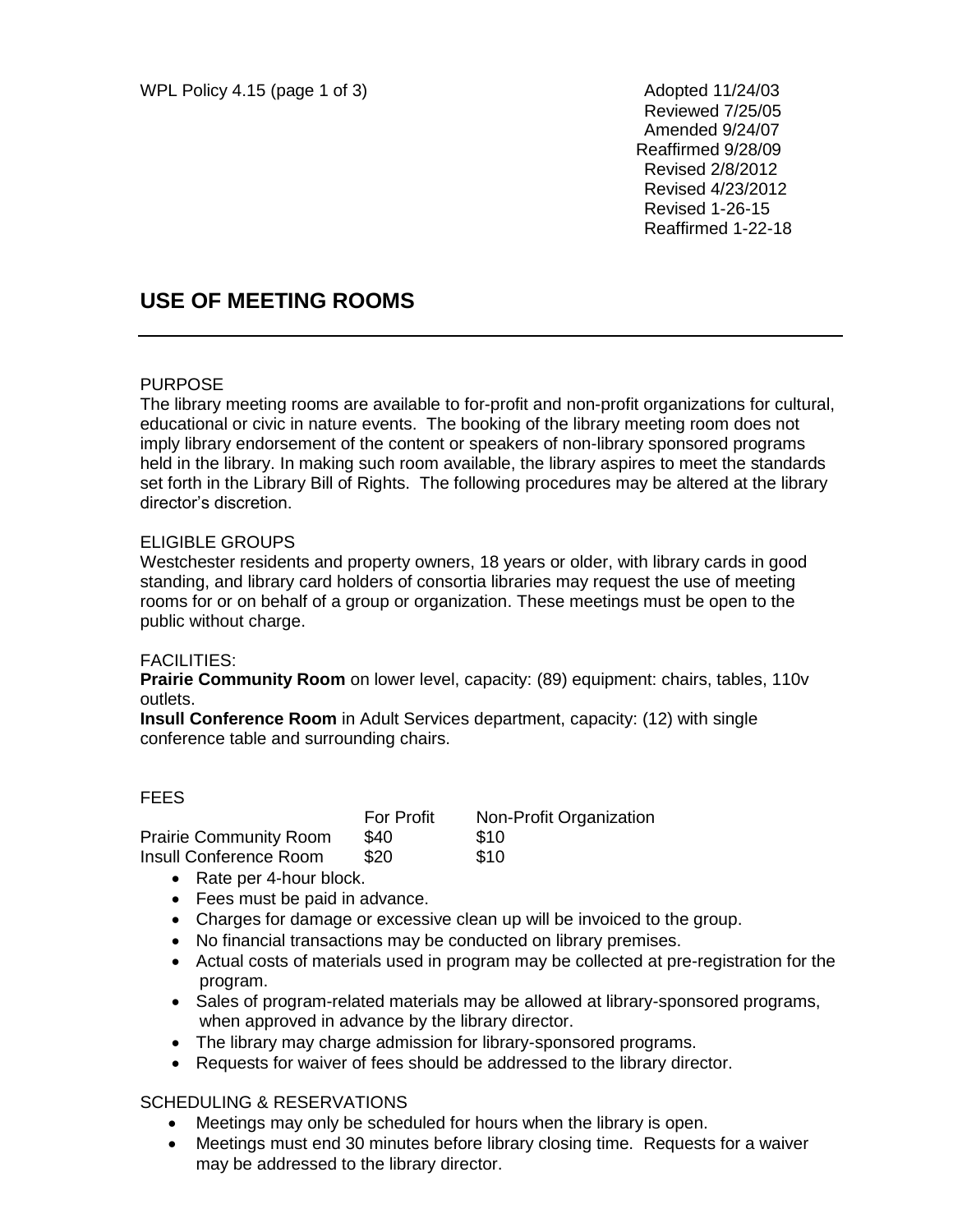- An organization may not use library meeting rooms more than twice a month. WPL Policy 4.15 (page 2 of 3)
- No automatic renewals for meeting rooms will be granted.
- A designated contact person for the organization must be provided for scheduling and be present at the beginning and end of the event, and assumes legal responsibility for the group's activities in the library.
- Meetings of staff, official committees, and boards of the Village of Westchester, when permitted by law, may be closed to the public.
- Rooms will be reserved in 4 hour blocks, including setup and tear-down.
- Requests should be submitted 3 weeks in advance.
- Reservations are not final until payment is made and written confirmation received from the library.
- Library board may request an organization to change a scheduled meeting, with 14 days prior notice, if library needs so demand.
- Denial of permission to use the meeting rooms may be appealed at the next regularly scheduled meeting of the library board of trustees.
- Appeals must be submitted in writing 7 days prior to the board meeting.
- Fees may be refunded if notice of cancellation is received 5 days prior to reservation.

Priority in scheduling will be as follows:

- 1. Library sponsored or co-sponsored meetings or programs, including the Friends of the Library and other library-related groups.
- 2. Westchester governmental organizations.
- 3. Meetings or programs of not-for-profit organizations or groups (as defined by 805 ILCS 105) at which the stated purpose of the meeting or program is cultural, educational or civic in nature and whose membership is comprised mainly of Westchester residents or businesses with offices in Westchester.
- 4. Non-Westchester residents.

### ADA

Groups using the library's meeting rooms must comply with the requirements of the Americans with Disabilities Act. They are responsible for providing qualified interpreters or auxiliary aids, upon request to individuals who require certain accommodations which would enable them to observe and/or participate.

### RULES

- Library does not provide support service, for setup, refreshment, preparations or cleanup.
- No storage is available, no porter services are provided.
- Signage and promotional materials must be posted in specific areas designated by the library. Publicity must contain the statement "This meeting/program is not sponsored by the Westchester Public Library." Groups cannot use the library's phone number as the organization's point of contact.
- Library meeting rooms may not be used for religious worship services.
- If children use the library meeting rooms, adequate adult supervision (at least 1 adult per 8 children) is required. Supervisors must be at least 21 years old. The library does not provide child care services.
- No smoking, drugs, alcohol or any form of gambling are allowed on the library property at any time.
- The library reserves the right to modify this policy and to cancel any reservation due to unforeseen circumstances. The library may also cancel a group's reservation(s) if the meeting room policy is violated.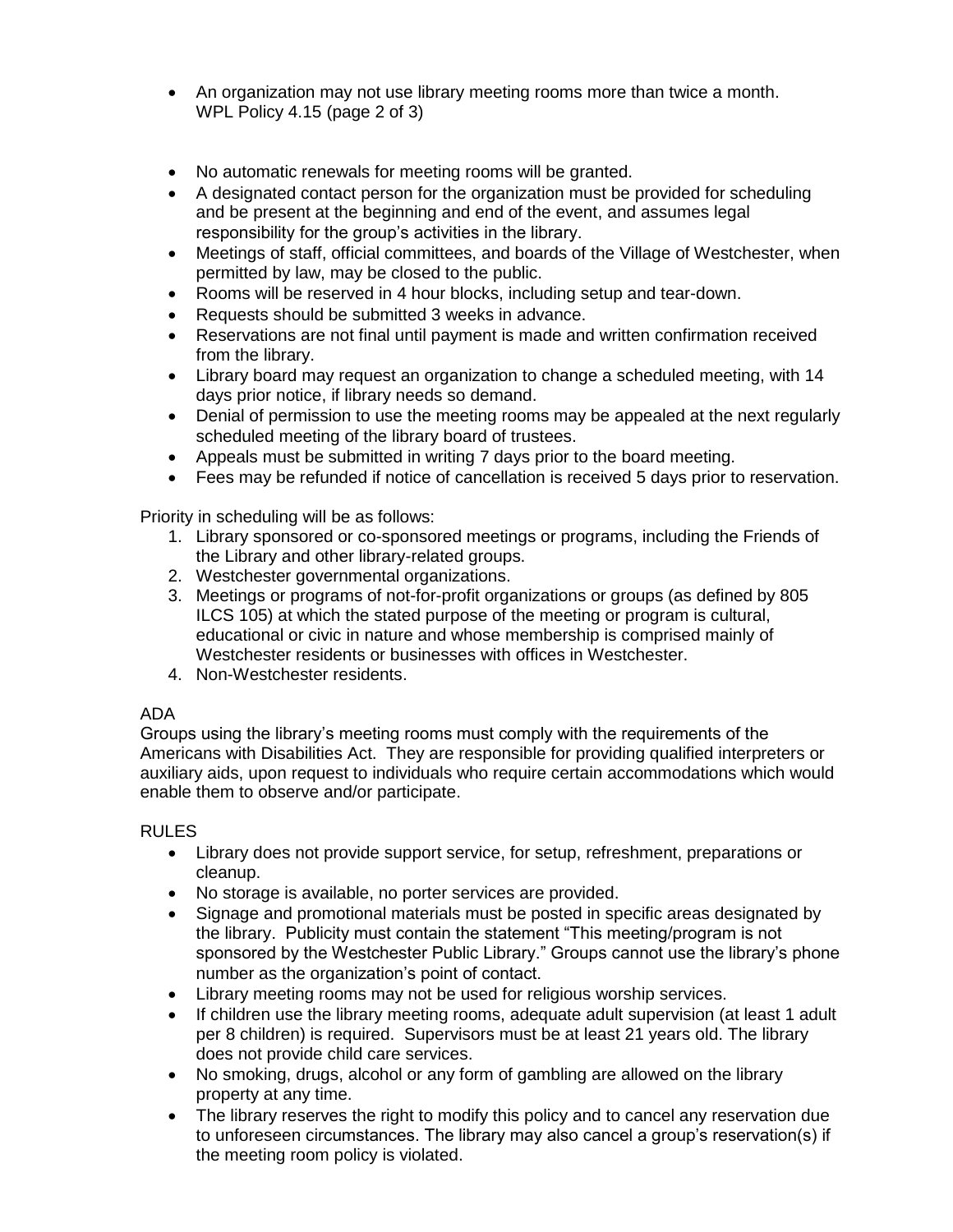WPL Policy 4.15 (page 3 of 3)

### LIABILITY, HOLD HARMLESS AND INDEMNIFICATON

- Any group using the library meeting rooms shall indemnify and hold harmless the Westchester Public Library, its elected or appointed officials, officers, employees, and agents from any and all claims, lawsuits, actions, costs, and fees (including attorney fees and expenses) of every nature or description, arising from, growing out of, or connected with the use of the library premises or because of any act or omission, neglect, or misconduct of the group, its officers, employees, agents and/or anyone for whose acts they may be liable. This obligation shall be binding on the group without regard to whether or not such claim, damage, loss, or expense is caused in part by the act, omission, or negligence of the library or its elected or appointed officials, officers, employees, or agents.
- Any group using the library is responsible for any damage caused by the group or its participants. All costs in remedying said damage shall be the responsibility of the group.